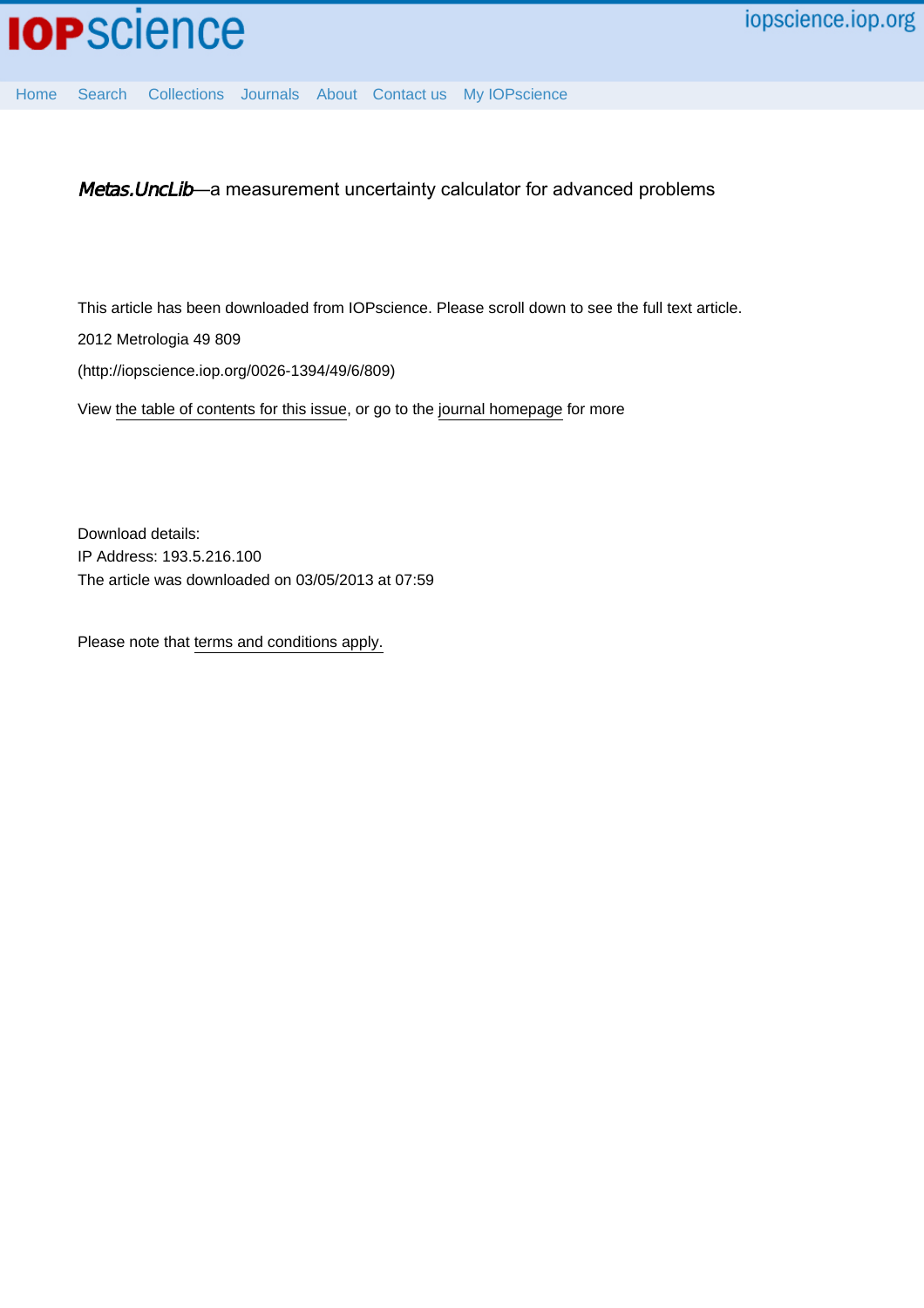# *Metas.UncLib***—a measurement uncertainty calculator for advanced problems**

## **M Zeier, J Hoffmann and M Wollensack**

Federal Office of Metrology METAS, Lindenweg 50, CH-3003 Bern-Wabern, Switzerland

E-mail: [hf@metas.ch](mailto: hf@metas.ch)

Received 8 June 2012, in final form 5 October 2012 Published 7 November 2012 Online at [stacks.iop.org/Met/49/809](http://stacks.iop.org/Met/49/809)

#### **Abstract**

*Metas.UncLib* is a software library that facilitates the linear propagation of uncertainties through a measurement model. It is able to handle complex-valued and multivariate quantities and supports higher mathematics. It is therefore able to deal with advanced metrological problems that require, e.g., matrix manipulations. The software is optimized for short computation times and low memory use.

(Some figures may appear in colour only in the online journal)

### **1. Introduction**

*Metas.UncLib* is a general purpose library for measurement uncertainty evaluation. It has been created as part of metrology software [\[1\]](#page-7-0) for the vector network analyzer (VNA). VNAs are used for measurements of the fundamental radiofrequency and microwave quantities reflection and transmission. These quantities are complex-valued and require a multivariate treatment for the calculation of the measurement uncertainty [\[2,](#page-7-0) [3\]](#page-7-0). The measurements are based on a multi-step measurement process, which involves the determination of correction coefficients of the VNA before one can measure the actual device under test. This leads to a fairly elaborate measurement model that requires matrix and vector computations. Since the measurements are usually repeated for a few hundred frequency points, a relatively large amount of data is created. Computation time and memory use of the calculations are thus important as well.

There are many software solutions available for the evaluation of measurement uncertainty, see e.g. [\[4\]](#page-7-0). Only a few of the packages support complex-valued quantities, see e.g. [\[5,](#page-7-0) [6\]](#page-7-0), and are available as libraries with a license model that allows unrestricted free use. To our knowledge none of them would have fulfilled our performance requirements.

*Metas.UncLib* has been developed with the abovementioned specifications in mind. The result is a software library that is applicable to advanced problems of measurement uncertainty evaluation, not limited to radiofrequency and microwave measurements.

Section 2 gives an overview of the features of *Metas.UncLib*; sections [3](#page-2-0) and [4](#page-5-0) provide implementation details about the linear uncertainty propagation module and storage, respectively. In section [5](#page-5-0) the performance of *Metas.UncLib* is discussed. In section [6](#page-6-0) the use of the software is illustrated with two examples.

## **2. Features**

*Metas.UncLib* is written in C# within the .NET framework [\[7\]](#page-7-0). It supports the determination of the measurement uncertainty in accordance with the guidelines of the ISO-GUM [\[3,](#page-7-0) [8\]](#page-7-0). The user specifies a measurement model, which relates basic input quantities to the desired output quantities through measurement equations. The basic input quantities are characterized by probability density functions (pdf), the standard deviations of which are interpreted as the standard uncertainties. The library provides three different modes of uncertainty propagation, two of them based on approximations of the measurement model and of the pdfs and a third one based on a numerical method.

The linear uncertainty propagation (*LinProp* module) supports the propagation of the variances of the input pdfs through a linearized measurement model. The method is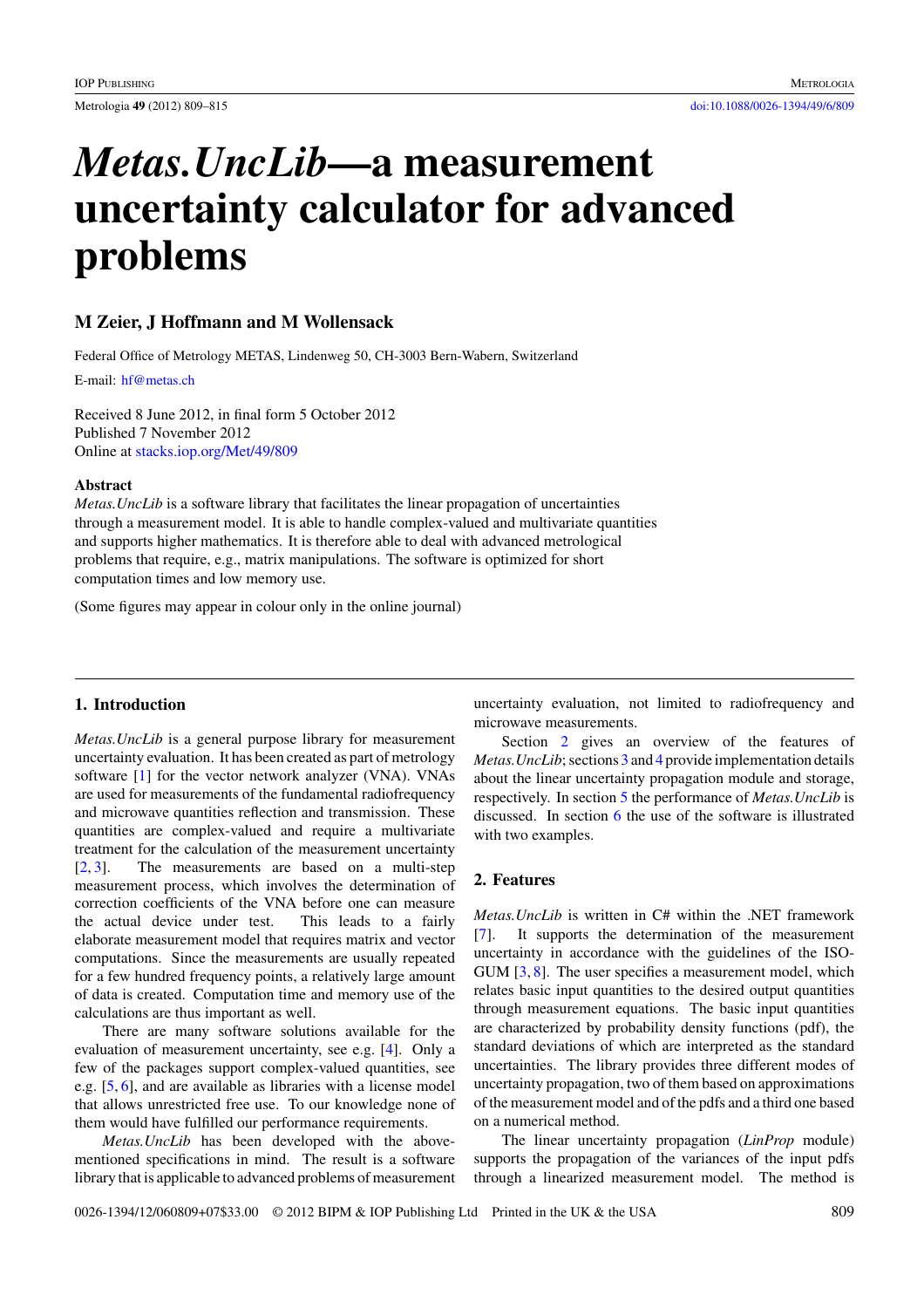<span id="page-2-0"></span>described in detail in [\[3,](#page-7-0) [8\]](#page-7-0), the former covering a matrix formulation that is particular suitable for multivariate linear uncertainty propagation. Details of the implementation of this module are given in sections 3 and [4.](#page-5-0) As of the current version (1.3.4) of *Metas.UncLib* the implementation of the other two modes is still experimental and not optimized for performance. These modes will therefore not be discussed further in this paper.

*Metas.UncLib* supports basic math functions as well as matrix and vector calculus for real-valued and complexvalued quantities. It is possible to specify correlations between input quantities and it automatically accounts for the correlations in all calculations. It thus fully supports the multivariate treatment of measurement uncertainty, as it is described in [\[3\]](#page-7-0). It supports algebraic operations, such as matrix decompositions and linear least squares, and numerical techniques, such as interpolation and fast Fourier transforms. This functionality is extended as the development activities continue. *Metas.UncLib* provides advanced storage mechanisms in ASCII and in binary format and it can be used from other applications through .NET or through COM [\[9\]](#page-7-0). The library itself does not provide a graphical user interface, but with its interface it is possible to use it from other applications such as MATLAB [\[10\]](#page-7-0). This feature adequately compensates for the lack of a graphical user interface and offers a considerable degree of flexibility.

#### **3. Implementation of linear uncertainty propagation**

The *LinProp* module is based on a concept called *GUM Tree* [\[11–13\]](#page-7-0). This concept uses automatic (or algorithmic) differentiation (AD), see [\[14\]](#page-7-0) and references therein, to calculate sensitivity coefficients. AD exploits the fact that every mathematical expression in a computer program, no matter how complicated, will be executed as a series of elementary arithmetic operations  $(+, -, \times, \div)$  and elementary functions (sin, log, exp, etc). The derivatives of these functions (sin,  $log$ ,  $exp$ ,  $etc$ ). elementary operations are explicitly programmed and with the chain rule the derivatives are updated at each elementary step of the calculation. In this way the derivatives of a complicated expression are literally built up in an automatic way. There are different possibilities to implement this technique in software, see also [\[15\]](#page-7-0), the most straightforward and elegant of which is based on operator overloading. Operator overloading is used to redefine functions and operators to act differently depending on the type of input arguments. It is a feature of modern object oriented programming languages and provides an elegant way to hide the complexity of calculations from the user. In the *GUM Tree* concept each measurement quantity is represented by an object, which contains not only the value of the quantity but also the necessary information to propagate uncertainties, in particular the sensitivities with respect to basic input quantities. In  $[13]$  the term uncertain number was coined for such an object; here it will be called subsequently a *LinProp* object. The elementary operations acting on *LinProp* objects are overloaded to implement the AD mechanism. This keeps the sensitivity coefficients automatically updated, while the

user performs calculations with *LinProp* objects as if they were ordinary numbers. This is demonstrated with the examples in section [6.](#page-6-0)

## *3.1. General formalism and notation*

In this section we briefly repeat the general formalism of multivariate linear uncertainty propagation (more details can be found in  $[3, 16]$  $[3, 16]$  $[3, 16]$ . The notation follows  $[3]$ , upper case symbols are used for the physical quantity and the corresponding random quantity whereas the estimates are denoted by the same symbols but in lower case. Vector and matrix quantities are in bold face type.

The term multivariate uncertainty propagation refers to the joint treatment of several measurands. Multiple output quantities are related to several input quantities through a measurement model that can be written as

$$
Z_1 = f_1(X_1, X_2, X_3, ...)
$$
  
\n
$$
Z_2 = f_2(X_1, X_2, X_3, ...)
$$
  
\n
$$
Z_3 = f_3(X_1, X_2, X_3, ...)
$$
  
\n
$$
\vdots \qquad \vdots
$$

or more compactly using vectors

$$
Z = f(X). \tag{1}
$$

Expression  $(1)$  relates the vector of input quantities  $X$  to the vector of output quantities *Z*.

The estimate of  $X$  is denoted as  $x$ . The uncertainties associated with  $x$  are encoded in an uncertainty matrix  $U_x$ that is sometimes also referred to as the variance–covariance matrix

$$
U_x = \begin{pmatrix} u_{11} & u_{12} & u_{13} & \dots \\ u_{21} & u_{22} & u_{23} & \dots \\ u_{31} & u_{32} & u_{33} & \dots \\ \vdots & \vdots & \vdots & \ddots \end{pmatrix}
$$

with

$$
u_{ij} = u(x_i, x_j) = u(x_i)u(x_j)r(x_i, x_j),
$$

where  $u(x_i)$  denotes the standard uncertainty associated with  $x_i$  and  $r(x_i, x_j)$  is the correlation coefficient between  $x_i$  and  $x_j$ . The diagonal elements of  $U_x$  are thus the squared standard uncertainties associated with the components of *x* whereas the off-diagonal elements contain the information about correlation between the components of *x*.

The sensitivities of the components of *Z* with respect to the components of  $X$ , evaluated at  $X = x$ , are expressed as a matrix of partial derivatives  $J_{z,x}$  that is sometimes referred to as a Jacobian matrix

$$
J_{z,x} = \begin{pmatrix} \frac{\partial z_1}{\partial x_1} & \frac{\partial z_1}{\partial x_2} & \frac{\partial z_1}{\partial x_3} & \cdots \\ \frac{\partial z_2}{\partial x_1} & \frac{\partial z_2}{\partial x_2} & \frac{\partial z_2}{\partial x_3} & \cdots \\ \frac{\partial z_3}{\partial x_1} & \frac{\partial z_3}{\partial x_2} & \frac{\partial z_3}{\partial x_3} & \cdots \\ \vdots & \vdots & \vdots & \ddots \end{pmatrix}
$$

The notation  $\partial z_i/\partial x_j$  is used here and in the following as a short form for  $\partial Z_i/\partial X_j$  evaluated at  $X_j = x_j$ .

*.*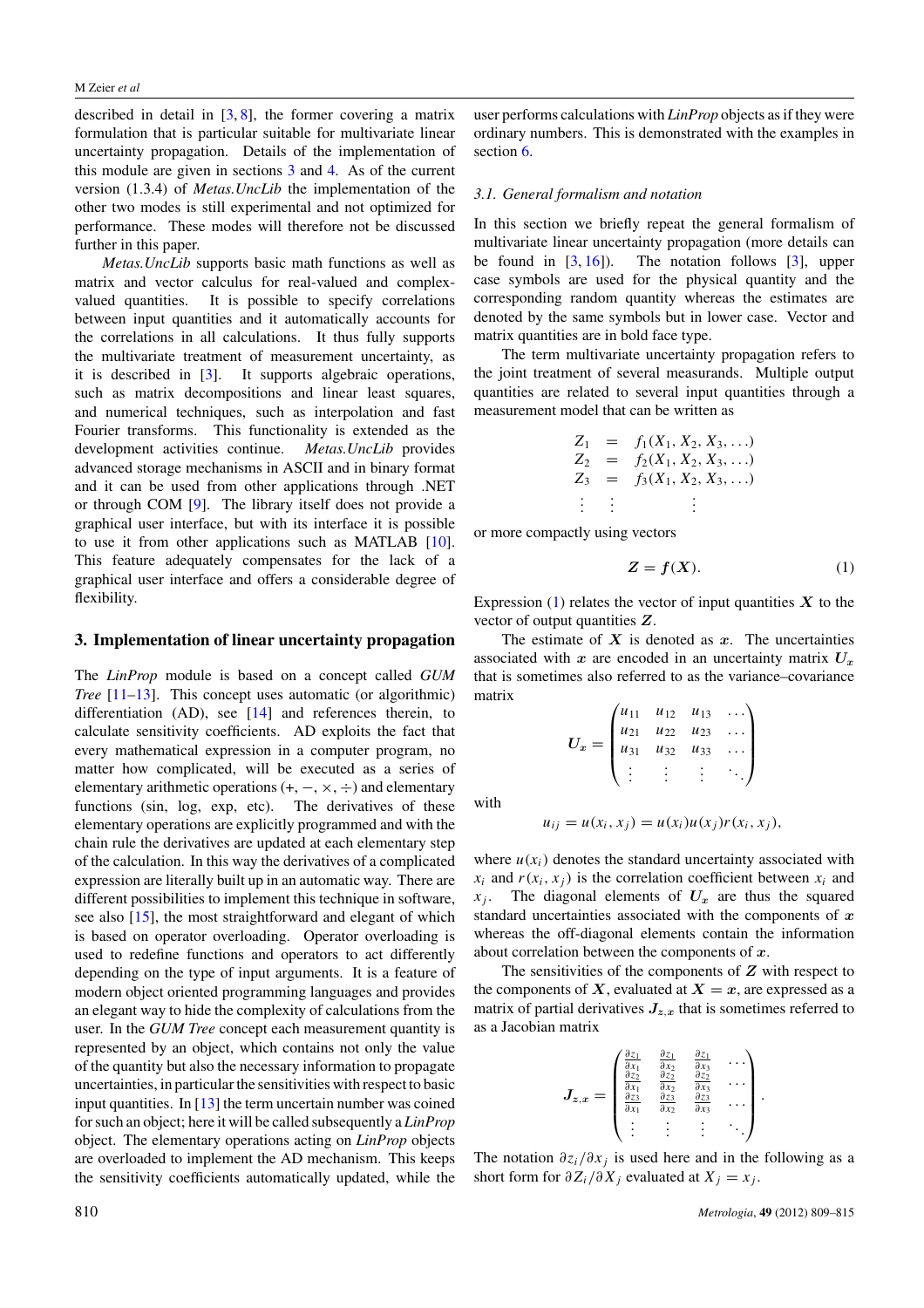<span id="page-3-0"></span>Linear propagation of the uncertainties in  $x$  to the uncertainties in *z* can finally be expressed as a matrix multiplication

$$
U_z = J_{z,x} U_x J'_{z,x} \tag{2}
$$

with the prime denoting the transposed matrix.

For the discussion that follows, it is necessary to distinguish between two types of quantities, basic and derived. Basic quantities are fundamental in the sense that they cannot just be replaced by a model and traced back further to more fundamental quantities. Basic quantities will simply have a value and a measurement uncertainty assigned. Derived quantities on the other hand have dependences on other quantities through a measurement model. Any intermediate or final result of a calculation is hence a derived quantity. It is part of the modelling process to decide whether a quantity is basic or if it depends on other more fundamental quantities. The level of detail in a measurement model is determined by various factors such as feasibility, available information, reasonable effort, resources etc.

The quantity  $Z$  in equation  $(1)$  is obviously a derived quantity. *X* on the other hand could either be derived (based on another model) or basic. For the sake of clarity we will assume in the rest of the paper that *X* denotes basic quantities, whereas *Z* and *Y* are derived quantities.

#### *3.2. LinProp objects*

*LinProp* objects contain three fields of information:

- (i) The value (estimate) of the quantity (VAL).
- (ii) a vector that identifies the dependences on basic quantities (DEPS). The elements of this vector are globally unique identifiers [\[17\]](#page-7-0) of the basic quantities denoted by ID.
- (iii) a vector of sensitivities with respect to the basic quantities (SENS).

These fields in the *LinProp* objects are evaluated at each step of the calculation when processing the measurement model from the basic to the output quantities. VAL is simply calculated by performing the arithmetic or functional operation on the  $value(s)$  of the input object(s). DEPS is updated by selecting the union of the DEPS vectors of the input objects, suppressing doubly occurring IDs. SENS is updated by applying the chain rule.

A simple example of a multidimensional measurement model is

$$
Z_1 = X_1 \cos(X_2), Z_2 = X_1 \sin(X_2).
$$
 (3)

Its decomposition into elementary steps is shown graphically in figure 1. Each node in the figure represents an elementary operation.  $Z_1$  and  $Z_2$  are related to the basic quantities ( $X_1$  and  $X_2$ ) through the quantities  $Y_1$  and  $Y_2$ . The derived quantities *Y*1, *Y*2, *Z*<sup>1</sup> and *Z*<sup>2</sup> are encoded in software as *LinProp* objects. As an example  $z_1$  contains the following *LinProp* fields:

(i)  $VAL(Z_1) = z_1$ 

- (ii)  $\text{DEPS}(Z_1) = [\text{ID}(X_1) \quad \text{ID}(X_2)]$
- (iii) SENS( $Z_1$ *)* =  $J_{z_1,x}$  = [ $\partial z_1/\partial x_1$   $\partial z_1/\partial x_2$ ].



Figure 1. Graphical decomposition of measurement model (3).

It is important to note two things: first, it is not necessary to store actual uncertainties in the *LinProp* objects. With the knowledge of the sensitivities with respect to the basic quantities and the uncertainties associated with the basic quantities themselves it is possible to calculate uncertainties on demand. Second, correlations occur due to common influences. Thus by keeping track of the dependences the system automatically takes care of correlations.

The squared standard uncertainty associated with, e.g., *z*<sup>1</sup> in our example above can be calculated as

$$
u^{2}(z_{1}) = \left(\frac{\partial z_{1}}{\partial x_{1}}u(x_{1})\right)^{2} + \left(\frac{\partial z_{1}}{\partial x_{2}}u(x_{2})\right)^{2}
$$

and the covariance between  $z_1$  and  $z_2$  as

$$
u(z_1, z_2) = \frac{\partial z_1}{\partial x_1} \frac{\partial z_2}{\partial x_1} u^2(x_1) + \frac{\partial z_1}{\partial x_2} \frac{\partial z_2}{\partial x_2} u^2(x_2).
$$

In both cases it is assumed that  $x_1$  and  $x_2$  are uncorrelated. More generally it is the expression of linear uncertainty propagation (2) that can be applied to calculate uncertainties and correlations on demand with the available information from the *LinProp* objects.

#### *3.3. Virtual basic inputs*

Basic quantities  $X$  have a distinguished role as the fundamental building blocks of a measurement model. In certain cases they might be correlated. The correlation is caused by common influences and in principle one can eliminate correlation using a refined model that includes the common influences as basic quantities. However, this technique is not always applicable. In particular the statistical analysis of repeated simultaneous observation of a set of variables might reveal correlations between these quantities that cannot be eliminated easily by refined modelling.

Correlations between basic quantities will result in nonzero off-diagonal elements of  $U_x$ . For proper uncertainty propagation it is necessary to preserve this information. One possibility is to create special objects for the basic quantities that allow additional fields for correlation information. *LinProp*, however, invokes a simple mechanism which avoids the explicit storage of correlation. The idea behind it is to reference all dependences to a new layer of basic quantities, which we call virtual basic quantities. Virtual basic quantities are uncorrelated and the actual basic quantities are a linear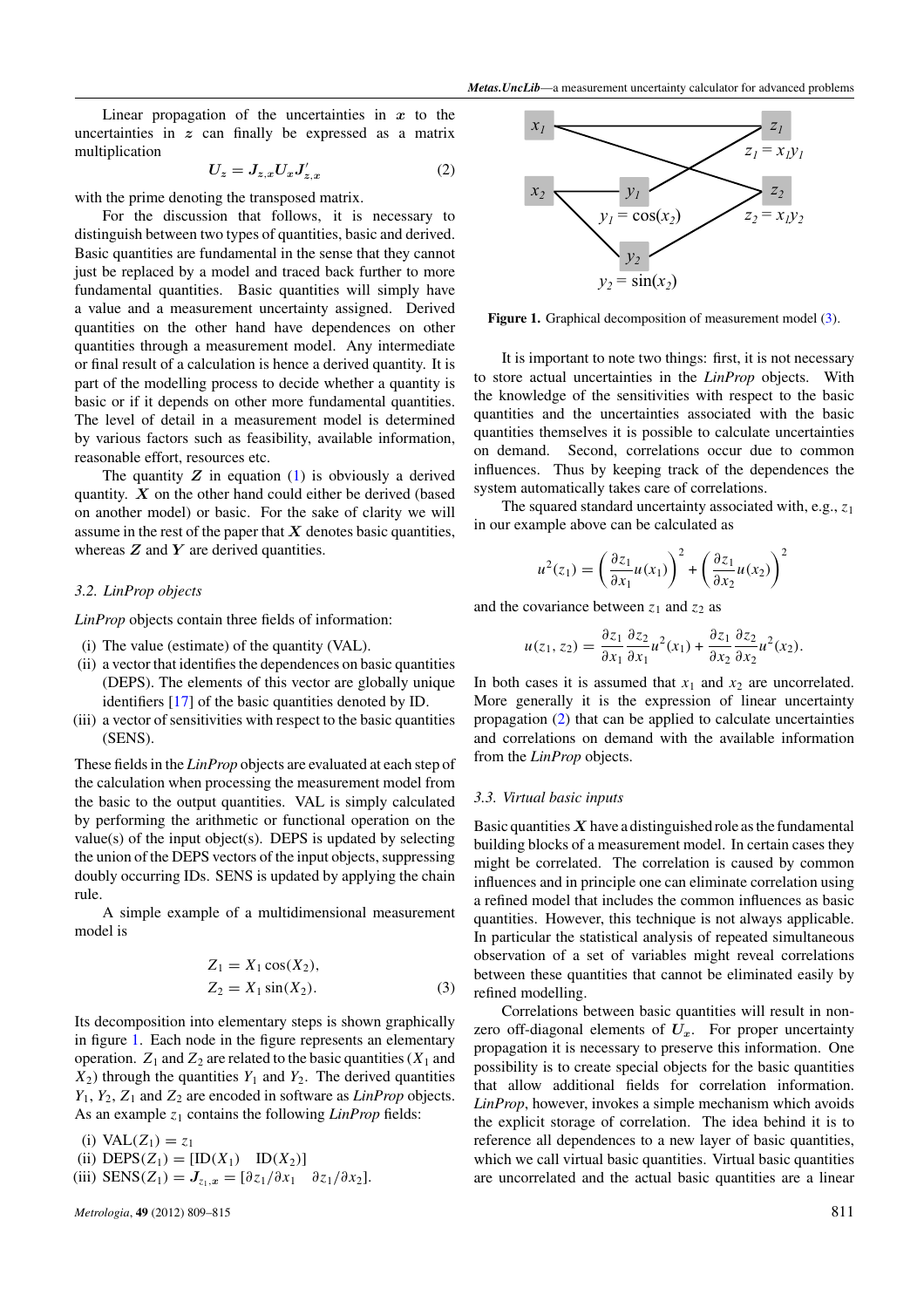<span id="page-4-0"></span>combination of them such that the desired correlations and uncertainties associated with the actual basic quantities are created. Formally the virtual basic quantities  $\tilde{X}$  are mapped to actual basic quantities  $X$  in such a way that the uncertainty propagates as follows:

$$
U_x = J_{x,\tilde{x}} U_{\tilde{x}} J'_{x,\tilde{x}}.
$$
\n<sup>(4)</sup>

 $J_{x,x}$  denotes the derivatives of the actual basic quantities with respect to the virtual basic quantities.  $U_{\tilde{x}}$  needs to be a diagonal matrix but the diagonal elements can in principle be freely chosen. A reasonable choice is to assign an uncertainty of one to each virtual basic quantity.  $U_{\tilde{x}}$  is thus the identity matrix and equation (4) reduces to

$$
U_x = J_{x,\tilde{x}} J'_{x,\tilde{x}}.
$$
 (5)

 $J_{x, \tilde{x}}$  can therefore be calculated through the factorization of  $U_x$ . Because  $U_x$  is in almost all cases a real, symmetric and positive definite square matrix it is possible to calculate  $J_{x,\tilde{x}}$ with the Cholesky decomposition  $[18]$  of  $U_x$ . An exception is the situation with actual basic quantities that are not linearly independent, i.e. one of the quantities can be represented as a linear combination of a subset of the other ones, the simplest case being two quantities that are 100% correlated. In this case  $U_x$  becomes positive semi-definite and the Cholesky decomposition fails. The occurrence of linear dependence between basic quantities, however, indicates poor modelling of the measurement process and as a consequence one should aim at reducing the number of basic quantities in the measurement model.

Introducing virtual basic quantities has various advantages. The actual basic quantities become derived quantities and have thus the same *LinProp* object structure as the quantities representing intermediate or final results of the calculation. The explicit storage of uncertainties, or more generally, covariance or correlation matrices is omitted. As will be seen in section [4](#page-5-0) this makes it possible to have a common storage and archiving concept for all quantities, independent of being basic or derived. The virtual basic quantities themselves do not need to be stored, they just exist as globally unique identifiers in the lists of dependences of *LinProp* objects. Referencing to virtual basic quantities, the linear uncertainty propagation [\(2\)](#page-3-0) reduces to

$$
U_z = J_{z,\tilde{x}} J'_{z,\tilde{x}}.\tag{6}
$$

In the *LinProp* module all basic quantities are mapped to virtual basic quantities, independent of being correlated or not. The mechanism can be illustrated with example [\(3\)](#page-3-0), assuming that the basic quantities  $X_1$  and  $X_2$  are correlated with a correlation coefficient *r*. The uncertainty matrix is then

$$
U_x = \begin{pmatrix} u^2(x_1) & ru(x_1)u(x_2) \ ru(x_1)u(x_2) & u^2(x_2) \end{pmatrix}.
$$

One obtains the Jacobian of *x* with respect to the virtual basic quantities  $\tilde{x}$  with the Cholesky decomposition of  $U_x$  according to  $(5)$ :

$$
J_{x,\tilde{x}} = \begin{pmatrix} u(x_1) & 0 \\ ru(x_2) & \sqrt{1 - r^2}u(x_2) \end{pmatrix}.
$$

Omitting any constants, this leads to the following linear mapping between virtual and actual basic quantities

$$
X_1 = u(x_1)\tilde{X_1},
$$
  
\n
$$
X_2 = ru(x_2)\tilde{X_1} + \sqrt{1 - r^2}u(x_2)\tilde{X_2}.
$$

It should be noted that these relations are only relevant for the uncertainty propagation and not for the estimates. Virtual quantities do not need to have estimates, because the estimates are in the separate field VAL in the *LinProp* objects of the derived quantities.  $x_1$  and  $x_2$  can now be stored as ordinary *LinProp* objects. For  $x_1$  one obtains the fields

(i) VAL(
$$
X_1
$$
)  
\n(ii) DEPS( $X_1$ ) =  $\left[ \text{ID} \left( \tilde{X}_1 \right) \right]$   
\n(iii) SENS( $X_1$ ) =  $\left[ u(x_1) \right]$   
\nand for  $x_2$   
\n(i) VA( $X$ )

(ii) VAL(
$$
x_2
$$
)  
(ii) DEPS( $X_2$ ) =  $\left[ \text{ID} \left( \tilde{X}_1 \right) \text{ ID} \left( \tilde{X}_2 \right) \right]$   
(iii) SENS( $X_2$ ) =  $\left[ r u(x_2) \sqrt{1 - r^2} u(x_2) \right]$ 

## *3.4. Sensitivities with respect to quantities that represent intermediate results*

Derived quantities will contain dependences  $J_{z,\tilde{x}}$  with respect to the virtual basic quantities. From equation (6) it is obvious that the vector  $J_{z_i, \tilde{x}}$  can be taken directly as the uncertainty contributions of actual basic quantities to the component  $z_i$ , in the sense that the sum of the components of  $J_{z_i, \tilde{x}}$  squared will add up to the squared total uncertainty associated with *zi* according to  $(6)$ :

$$
u^2(z_i) = \mathbf{J}_{z_i,\tilde{x}} \mathbf{J}_{z_i,\tilde{x}}'
$$

Sometimes, however, it is desirable to calculate sensitivities and uncertainty contributions with respect to intermediate results of the calculation. *LinProp* does not store any information with respect to quantities representing intermediate results to keep the memory use as low as possible. Nevertheless, it provides a mechanism to extract such information under certain conditions.

Let us assume that the following composite functional dependence holds:

$$
Z = f_Z(Y) \qquad Y = f_Y(\tilde{X}) \tag{7}
$$

between virtual basic  $(\tilde{X})$  and derived quantities (*Y* and *Z*). In this case it is possible to write the chain rule as a product of Jacobian matrices

$$
J_{z,\tilde{x}} = J_{z,y} J_{y,\tilde{x}}.\tag{8}
$$

Subsequently one can right multiply (8) with  $J'_{y, \tilde{x}}$  and solve for  $J_{z,y}$ :

$$
J_{z,y} = J_{z,\tilde{x}} J'_{y,\tilde{x}} (J_{y,\tilde{x}} J'_{y,\tilde{x}})^{-1}
$$
  
=  $J'_{z,\tilde{x}} J'_{y,\tilde{x}} (U_y)^{-1}$ . (9)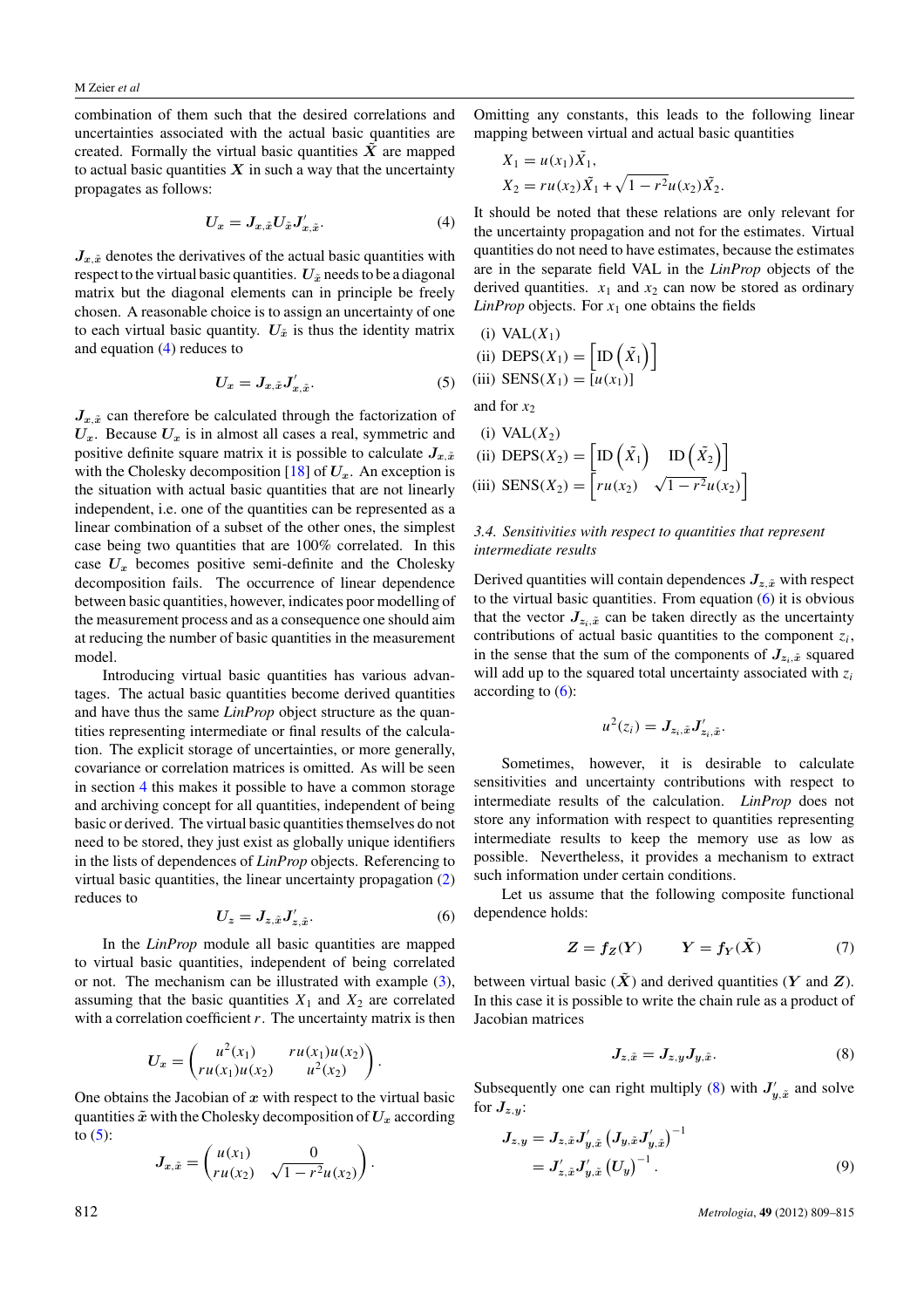<span id="page-5-0"></span>With expression [\(9\)](#page-4-0) it is possible to calculate  $J_{z,y}$  from  $J_{z,\tilde{x}}$ and  $J_{v, x}$ . However, there are two potential pitfalls that need to be considered. Assumption [\(7\)](#page-4-0) needs to hold. The vector *Y* must be complete in the sense that *Z* can be calculated as a composite function. In the graphical decomposition of a model into elementary steps this means that all traces leading from  $X$  to  $Z$  need to be intercepted by components of  $Y$ . *Metas.UncLib* does not check for completeness of *Y* and it is the responsibility of the user to verify this. Second, the inverse of  $U_y$  in [\(9\)](#page-4-0) needs to exist, i.e.  $U_y$  needs to be regular. To satisfy this the matrix  $J_{y,x}$  needs to have full row rank, i.e. none of the rows can be expressed as a linear combination of the other rows. Because of the linearization of the measurement model this means that none of the components of*Y* is supposed to have a functional dependence on a subset of the other components of *Y* . It is again the user's responsibility to satisfy this requirement. In most cases it should not be a problem to remove such unwanted dependences from *Y* . In case of any doubts it is always possible to test the identity

$$
U_z = J_{z,\tilde{x}} J'_{z,\tilde{x}} \equiv J_{z,y} U_y J'_{z,y}
$$

that is a necessary condition for the validity of the calculation. *LinProp* provides thus a method to calculate sensitivities with respect to intermediate results according to [\(9\)](#page-4-0). The method cannot be applied blindly, it requires the components of the vector representing the intermediate results *Y* to be complete and linearly independent. In most cases these requirements can be satisfied and the validity of the calculations can be verified.

## **4. Implementation of storage**

To the best of our knowledge there exists no widely accepted format for storing measurement data with uncorrelated or correlated uncertainties. A new storage concept for *LinProp* objects has therefore been developed. The goal for storage in *Metas.UncLib* is to conserve the available information to the maximum extent possible. The way it is carried out goes beyond just storing uncertainties and correlations. Storage is implemented in the Extensible Markup Language (XML) [\[19\]](#page-7-0) format. XML is a modern markup language that defines rules to encode hierarchical data in an expandable and also backward compatible way. Formally XML encloses the content to be stored with begin and end tags of the form  $\langle \rangle$  and  $\langle \rangle$ . This is best illustrated with a simple example that shows how *Metas.UncLib* stores a single real-valued quantity, see listing [1.](#page-3-0)

The important elements in the example are as follows. The value 1.0 of the quantity is enclosed by the tag Value. The quantity depends on two virtual basic quantities that are uniquely identified by the number in the tag Id.The tag Jacobi contains the derivatives, 0*.*04 and 0*.*2, with respect to the virtual basic quantities. This example shows just the basic structure of the implementation. *Metas.UncLib* has extended abilities to store complex-valued quantities, vectors and matrices as well.

It is obvious from the example that instead of storing uncertainties or correlations the contents of the fields of the

*Metas.UncLib*—a measurement uncertainty calculator for advanced problems

| <uncnumber></uncnumber>                       |  |
|-----------------------------------------------|--|
| <value>1.0</value>                            |  |
| <uncertainty></uncertainty>                   |  |
| <dependences></dependences>                   |  |
| $\langle$ Input $\rangle$                     |  |
| <id>cb367fe1-ed4f-4edb-af3e-9bca6a26b54f</id> |  |
| <jacobi>0.04</jacobi>                         |  |
| $\langle$ /Input>                             |  |
| $\langle$ Input $\rangle$                     |  |
| <id>bdfaad7a-f3ef-4f33-8c48-5486dcac1573</id> |  |
| <jacobi>0.2</jacobi>                          |  |
| $\langle$ /Input>                             |  |
|                                               |  |
|                                               |  |
|                                               |  |
|                                               |  |

**Listing 1.** Example of basic XML structure to store *LinProp* objects.

LinProp objects are stored. It is therefore possible to restore the original information to the full extent when *LinProp* objects are reloaded. Correlations are thus recognized even between measurements that are performed at different times and use the same reference standards or the same equipment. The concept offers the possibility of serializing complex measurement systems into several subparts and supports modular uncertainty evaluation.

The binary format stores the same information as the XML format. While it lacks human readability and is thus not recommended as an exchange format, it has the advantage of compact file size and faster data access and might thus be used in applications where performance is critical.

### **5. Performance**

Calculations with *LinProp* objects have an overhead in terms of memory use and computation time compared to the same calculations with ordinary numbers, e.g. reals. This overhead also depends on the number of dependences that are stored in the *LinProp* objects. A comparison of computation time was performed for two different operations: taking the square root and matrix inversion. In one case the square root of the individual elements of a complex-valued vector up to length 1024 was taken. This corresponds to 2048 input quantities because each complex value is represented by two elements, either two reals or two *LinProp* objects, representing the real and imaginary parts of the complex number. The second operation was the inverse of a complex-valued matrix with dimension up to  $32 \times 32$ , corresponding again to 2048 input quantities. Figure [2](#page-6-0) shows the ratio of computation time between *LinProp* objects and ordinary numbers for both operations versus the number of input quantities. Taking the square root of *LinProp* objects takes six to seven times longer compared with ordinary numbers, independent of the number of input quantities. However, one finds a linear dependence between overhead and number of input quantities for the matrix inverse. The calculation of each element of the inverted matrix involves all elements of the original matrix. Taking the square root of a single element of a vector on the other hand does not involve the other elements of the vector. This explains the observed scaling behaviour. Memory requirement and computational burden depend generally on the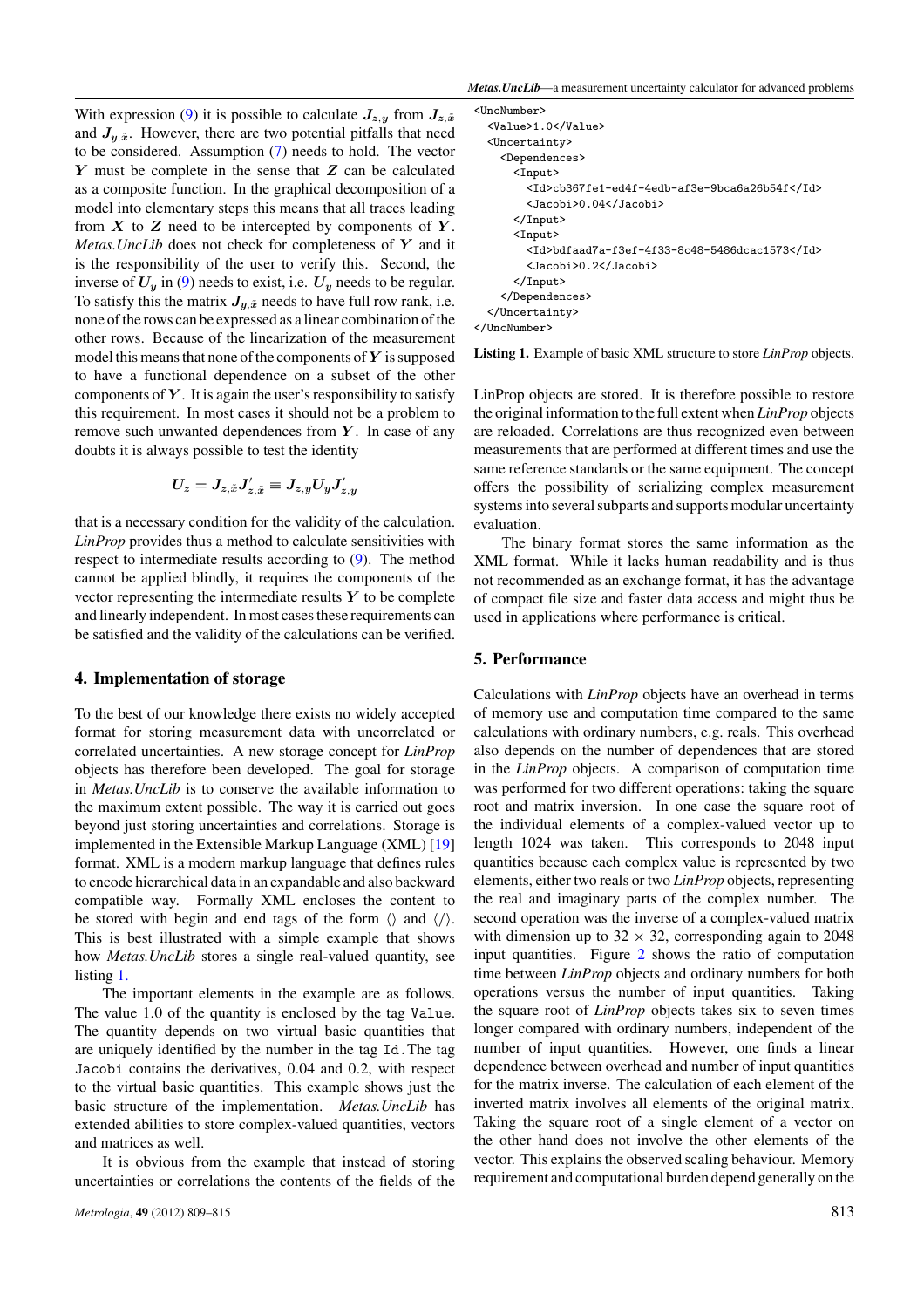<span id="page-6-0"></span>

**Figure 2.** Computational performance of *LinProp* objects for taking square roots and for matrix inversion. The vertical axes displays the ratio of computation time between *LinProp* objects and ordinary numbers. The horizontal axis displays the number of input quantities that are involved in the calculations.

number of dependences that need to be managed by the linear propagation mechanism. Reference [\[20\]](#page-7-0) describes a method of numerical uncertainty calculation, also called the Monte Carlo method, that has become increasingly popular over the last years. The Monte Carlo method is based on repetitive calculations with ordinary numbers. Comparing the absolute ratios in figure 2 with typical Monte Carlo sample sizes of 10<sup>5</sup> or 10<sup>6</sup> indicates that in many situations the *LinProp* module will outperform numerical uncertainty propagation by several orders of magnitude. The *LinProp* module has the further advantage that it directly provides sensitivity coefficients with respect to input quantities. This does not mean that *LinProp* is a substitute for the Monte Carlo method. Numerical propagation might still outperform linear uncertainty propagation in terms of the quality of the result and it is therefore a validation tool for approximate techniques as used in *LinProp*. In cases where linear uncertainty propagation provides satisfactory results, sensitivity coefficients are desirable and computation time is an issue, the *LinProp* module shows good performance.

## **6. Examples**

In the following we will demonstrate with two examples how the software library can be used from MATLAB. A wrapper class has been written for that purpose and is available for download from [\[21\]](#page-7-0). MATLAB has a convenient and simple syntax for the computation with vectors and matrices. The code listings below correspond to an interactive session in the MATLAB command window. User input is preceded by a  $\ge$ , the other lines are feedback of the application.

#### *6.1. Triangle*

This simple example is just to demonstrate the basic use of the software. The two legs of a right-angled triangle, *A* and *B* are measured and the area and perimeter of the triangle are calculated. *A* and *B* are treated as basic quantities. First the

>> a = LinProp(3,0.03) a = 3 +/- 0.03 >> b = LinProp(4,0.04) b = 4 +/- 0.04

Now it is possible to calculate with the objects as if they were ordinary numbers. Area *S* and perimeter *P* of the triangle calculate as  $S = AB/2$  and  $P = A + B + C$  with  $C = \sqrt{A^2 + B^2}$ .

>> s = a\*b/2 s = (6 +/- 0.0848528) >> c =sqrt(aˆ2+bˆ2) c = (5 +/- 0.0367151)

 $>> p = a+b+c$  $p = (12 +/- 0.0865332)$ 

It is possible to calculate the correlation between area and perimeter and the program returns the correlation matrix

|         | >> get_correlation([s p]) |  |              |  |  |
|---------|---------------------------|--|--------------|--|--|
| $ans =$ |                           |  |              |  |  |
|         |                           |  | 1 NNN A QRNA |  |  |

| 1.0000 | 0.9806 |
|--------|--------|
| 0.9806 | 1.0000 |

Not surprisingly, *S* and *P* are strongly correlated as they both depend on *A* and *B*. In any further calculation with *S* and *P* this correlation will be taken into account.

#### *6.2. Equivalent source match*

The following example has also been treated in  $[6]$ . shows how complex-valued quantities are handled. Power splitters are common three-port devices in rf and microwave measurement setups. The equivalent source match  $\Gamma$ is a quantity of a power splitter that often needs to be characterized through measurements of complex-valued scattering parameters  $S_{ij}$  with the vector network analyzer. The measurement model is written as

$$
\Gamma = S_{22} - \frac{S_{12}S_{23}}{S_{13}}.
$$

Calculating derivatives and propagating uncertainty for such a measurement model is elaborate because of the complexvalued quantities involved. With *Metas.UncLib* the *S*parameters need to be declared first. For example  $s_{22}$  = 0*.*23 + 0*.*05*I* with a standard uncertainty of 0.01 for both real and imaginary parts. For simplicity it is assumed that real and imaginary part are uncorrelated. To declare  $s_{22}$  in MATLAB the second argument to the LinProp constructor needs to be a  $2\times2$  uncertainty matrix.

>> s22 = LinProp(0.23+0.05\*1i,diag([0.01ˆ2 0.01ˆ2]))  $s22 = (0.23 +/- 0.01) + (0.05 +/- 0.01)i$ 

Similarly the other *S*-parameters are defined. Ending each statement with a semicolon is suppressing the output.

>> s12 = LinProp(0.55-0.02\*1i,diag([0.01ˆ2 0.01ˆ2])); >> s23 = LinProp(0.25-0.05\*1i,diag([0.01ˆ2 0.01ˆ2])); >> s13 = LinProp(0.49+0.03\*1i,diag([0.01ˆ2 0.01ˆ2]));